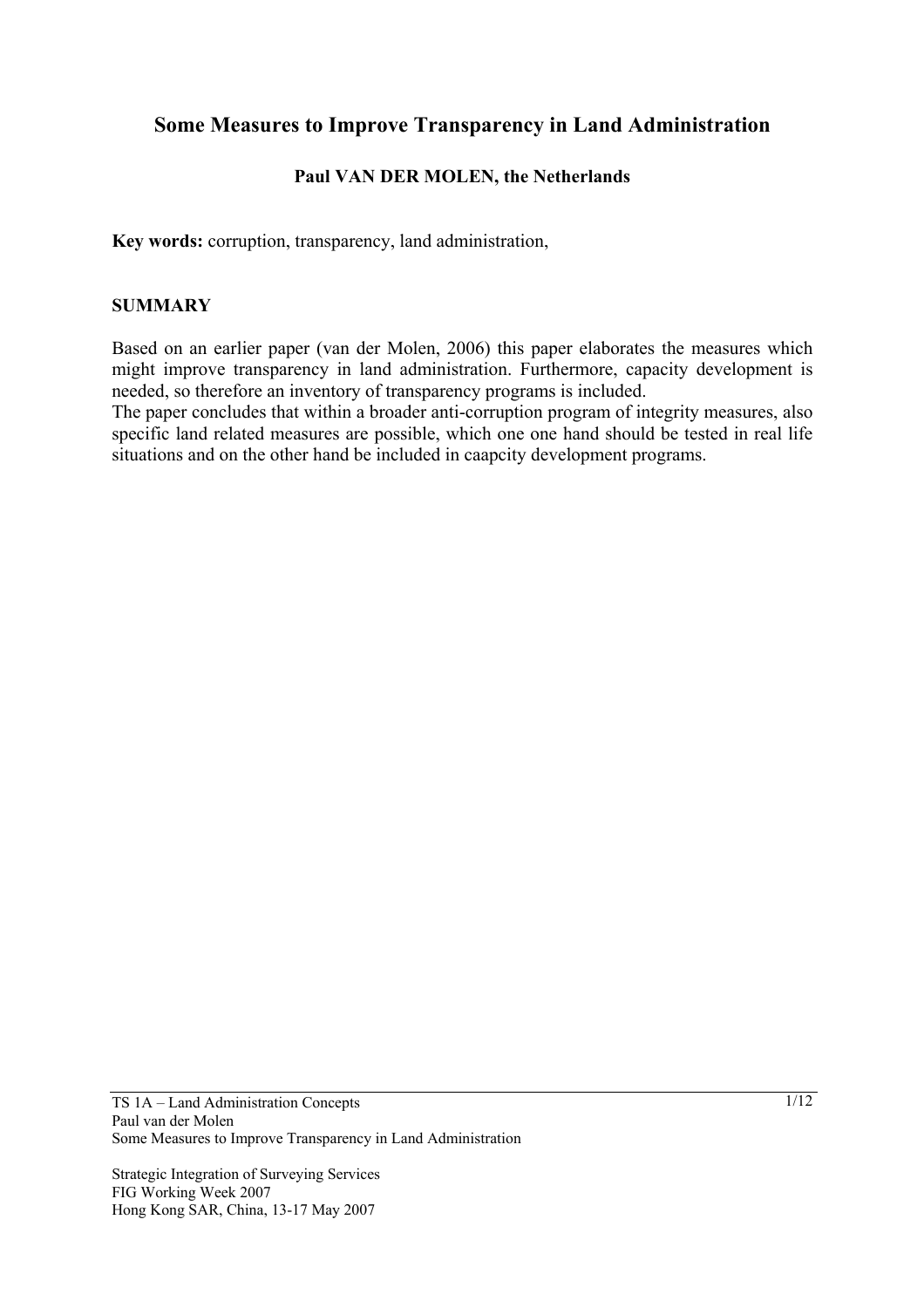# **Some Measures to Improve Transparency in Land Administration**

### **Paul VAN DER MOLEN, the Netherlands**

## **1. INVENTORY CORRUPTION IN LAND**

In this chapter we report on a quick survey on corruption in land, based on public information. In section 1.1 we focus on the definition of corruption and its constituting elements. In section 1.2 we summarize the findings of a quick survey on what is knowns about corruption in land. In section 1.3. we present a long list of recommendations from various documents, and in section 1.4. we formulate a assumption on measures to curb corruption in land. The summaries are based on an earlier paper, presented in FIG Munich (Van der Molen, 2006)

### **1.1 Introduction**

This section addresses corruption in land administration.

Although there is not a universally agreed definition of corruption, UN/Habitat defines corruption as 'the misuse of office for private gain' (UN/Habitat, 2004). Some common forms of corruption are

- Bribery ('abuse of discretion in favour of a third party in exchange of benefits given by the third party')
- Fraud ('abuse of discretion for private gain without third parties involvement')
- Favouritism, Nepotism and Clientelism ('abuse of discretion not for self-interest but for the interest of family, clan, political party, ethnic group etc. (based on UN/Habitat, 2004)

Corruption has the most devastating effects in developing countries because it hinders any advance in economic growth and democracy (UNDP, 1998).

'Land administration is the process of determining, recording, and disseminating information about ownership, value and use of land; when implementing land management policies' (UN/ECE 1996). As land administration is strongly related with land management (the rationale for land administration is to facilitate land management), in this paper both land administration and land management issues are addressed.

Access to land and land related benefits is an important factor to reduce poverty and create economic growth (WB, 2003)

'Abuse of discretion' might easily apply to the land issue, as the administration and management of land belongs to the domain of government authority (although cooperation with private sector and civil parties is common). Formal decisions are necessary to register a property, to grant a mortgage, to impose or lift restrictions and to allocate a certain land use, which implies discretionary powers of the public sector.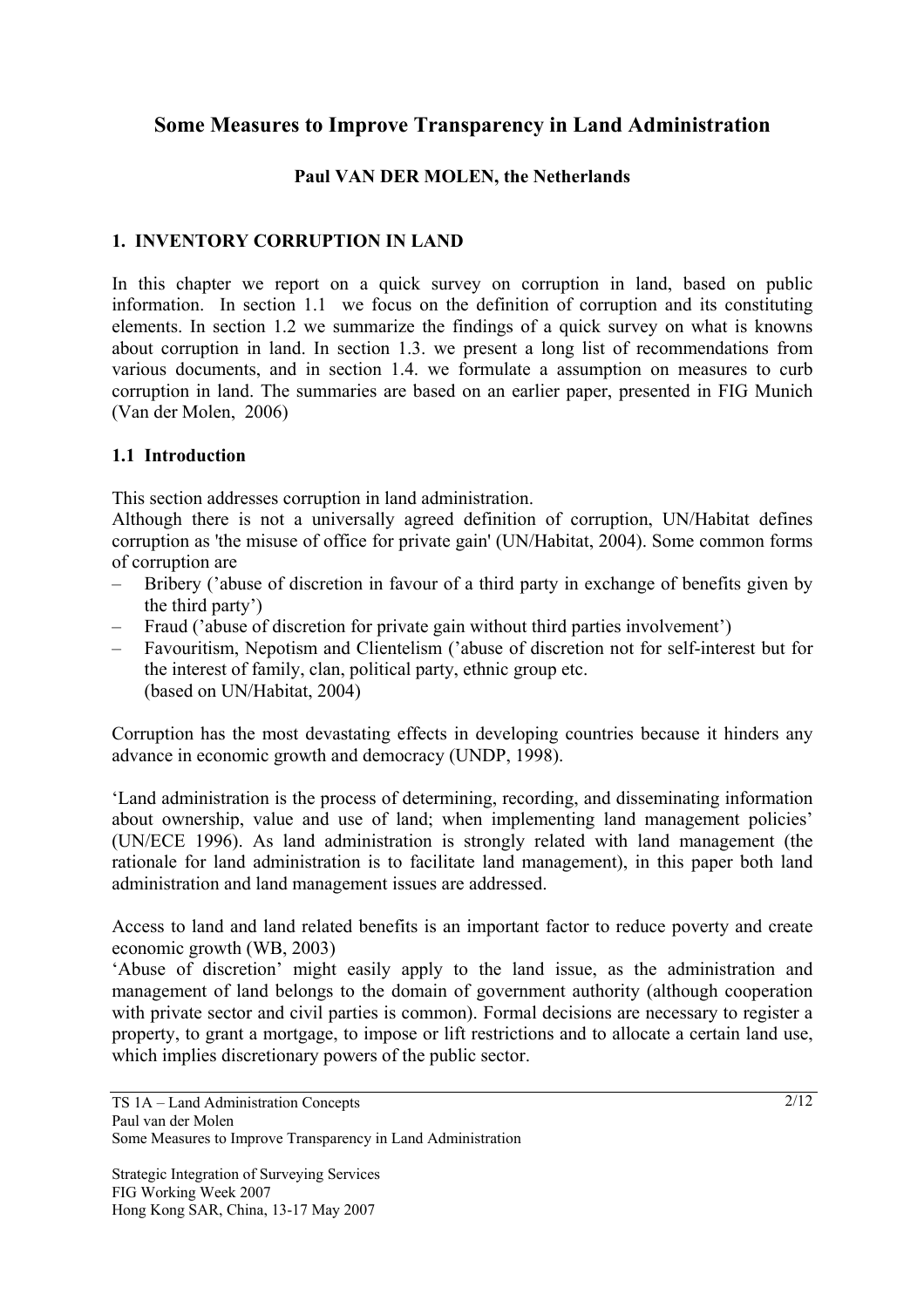'Nepotism, Favouritism and Clientelism' might easily apply to the land issue, as access to land in many situations is dependent kinship, especially under customary law.

By consequence, in a world where corruption is getting more and more an issue (see e.g. UN. Habitat 2004), (Törhönen, 2006), (OECD 2000), (UNU, 2005), paying attention to corruption in the field of land administration and land management is inevitable.

## **1.2 Analysis of Corruption in Land Administration**

The wide variety of forms of corruption appears to exist in the land sector as in any other sector, for example:

- Bribery (abuse of discretion because of payments by third parties). It appears that registration of property rights, registration of change of title, acquiring land information, cadastral land survey and land use planning are subject of corruption ( reported from Bangla Desh, India, Nepal, Pakistan, Lithuania, Kenya, Czech Republic, Vietnam, Ireland, the Netherlands, Georgia, Russia, Mozambique and China)
- Fraud (abuse of discretion for personal gain without third part involvement). It appears that sales of land and dealing in shares of plantations etc. are not free from corruption (reported from Malaysia, Vietnam, Thailand, Australia, Cambodia, Tanzania, Ghana and China)
- Nepotism, Favouritism, Clientelism (abuse of discretion for benefit of family, friends etc.) It appears that issuing such property rights to land that belong to others (also the State) is subject of corruption (reported from Kenya, Uzbekistan, Vietnam, Botswana, Cambodia and China

We are aware that our way of desk research may suggest that the mentioned countries are the only ones dealing with corruption. Of course this is not the case. It is just a matter which reports and cases are published in the free press. No country appears to be exempted from corruption.

Anyhow, is it obvious that the sector of land administration and land management is subject to corruption in all its forms; the exact reach and precise nature are difficult to estimate.

### **1.3 Suggestions on how to Curb Land Corruption in Land Administration**

If we summarize the 'real life' recommendations from the mentioned paper in Munich, the following elements might play a role in curbing corruption in the land sector.

- Sound legal framework for protection of property rights (reported from China and Kenya)
- Clear definition of land tenure (reported from China)
- Enforcement of the law (reported from Vietnam)
- Open bidding on land (reported from China)
- Standardized procedures for land dealings and supervision (reported from China Vietnam, Zambia, India and South Africa)
- Investigations by Anti Corruption Bureau (reported from Tanzania)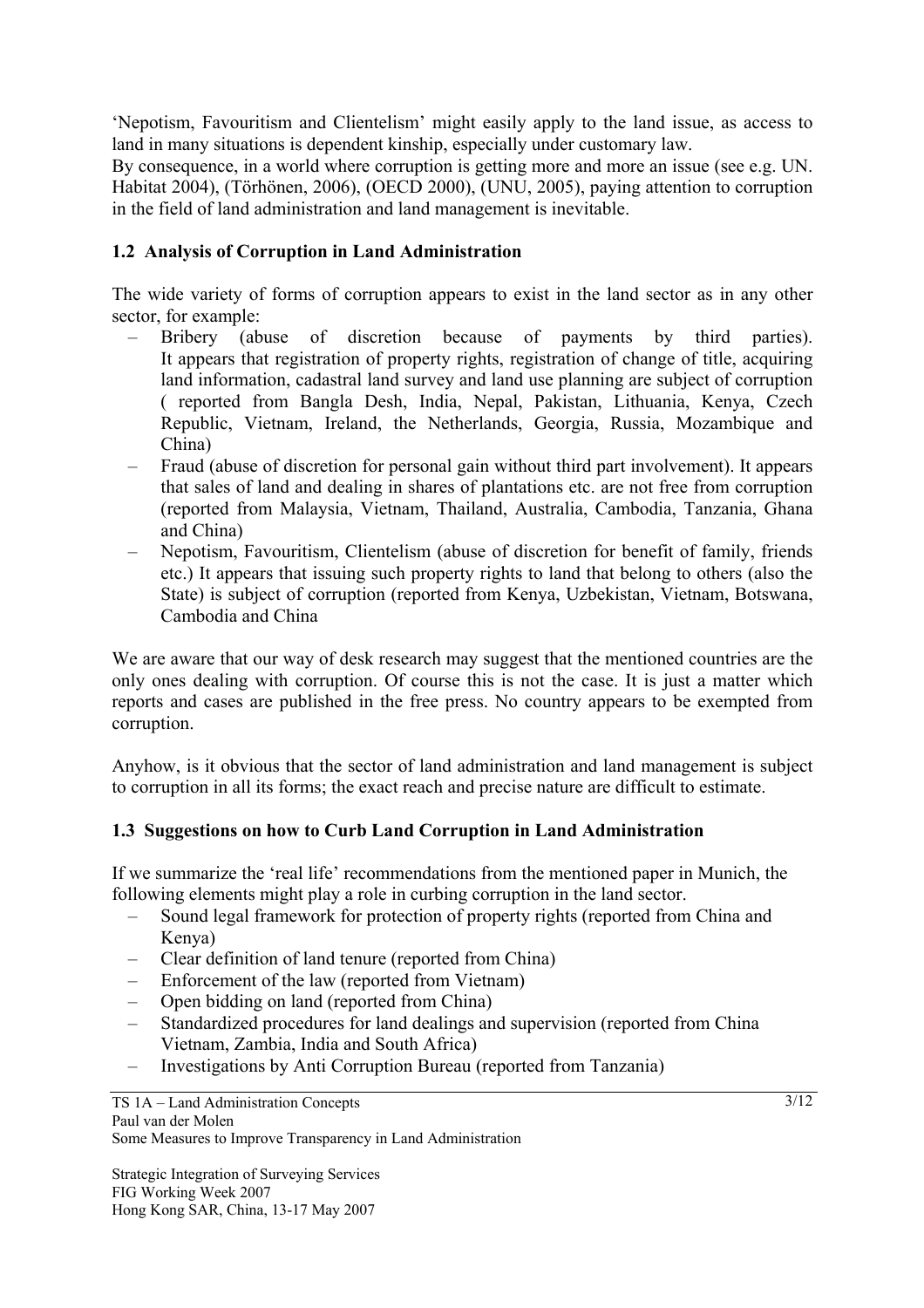- Preparation of land use plans (reported from Cambodia)
- Monitoring illegal land sales (reported from Cambodia and Kenya)
- Disclosure of illegal land swaps (reported from Cambodia and Kenya)
- Fee structure for services which prevents bribery (reported from Czech Republic)
- Free flow of information (reported from Bangladesh, Kenya and Georgia)
- Corruption issues in school curriculum (reported from Bangladesh)
- Inventory of public lands (reported from Kenya)
- Computerization of land record (reported from Kenya and India)
- Creation Land Titles Tribunal (reported from Kenya)

## **1.4 Possible Anti Corruption Measures**

Based on these real life proposals, the Land Administration Guidelines (UN 1996), and the Transparency Toolkit (UN/Habitat 2004) we categorize the potential measures against corruption in the land sector as follows.

- Creation of inventory of existing land tenure ('cadastre'):
	- no ownership possible without being recorded, to prevent land grabbing
- Open access to information about ownership, value and use of land
	- open for public inspection, to monitor illegal land sales
	- limited personal privacy protection, to prevent to hide illegal interests
- Standardized procedures for determination, recording and dissemination of information
	- no change in inventory without source document that justifies the change (title application, deed, other document), to prevent illegal land transactions
	- limited discretionary competences, to prevent concentration of powers
- Supervision and possibility of appeal
	- independent audits, to monitor illegal operations
	- working with witnesses
		- special Land Tribunals to avoid normal courts to be clogged up
- Computerization
	- dealing with large amounts of data cannot do without.
	- give people direct access to services
	- better monitoring of progress processes

The proposals of TI and UN are very suitable to be met by the land sector, as possession of land is visible to anyone, land cannot be hidden, and making an inventory of land tenure (a 'cadastre') already contributes a lot to openness, transparency and availability of information (the fundamental meaning of the 'old' principles of land registers and cadastres of 'publicity' and 'specialty' has always been the provision of transparency in the land market….).

## **2. SOME MEASURES FOR IMPROVING TRANSPARENCY**

There are various principles that might apply on measures in general. The most important lesson we learned from the theory on institutional economics (North, 1990), which is that society distinguishes institutional and operational aspects of measures. Measures are most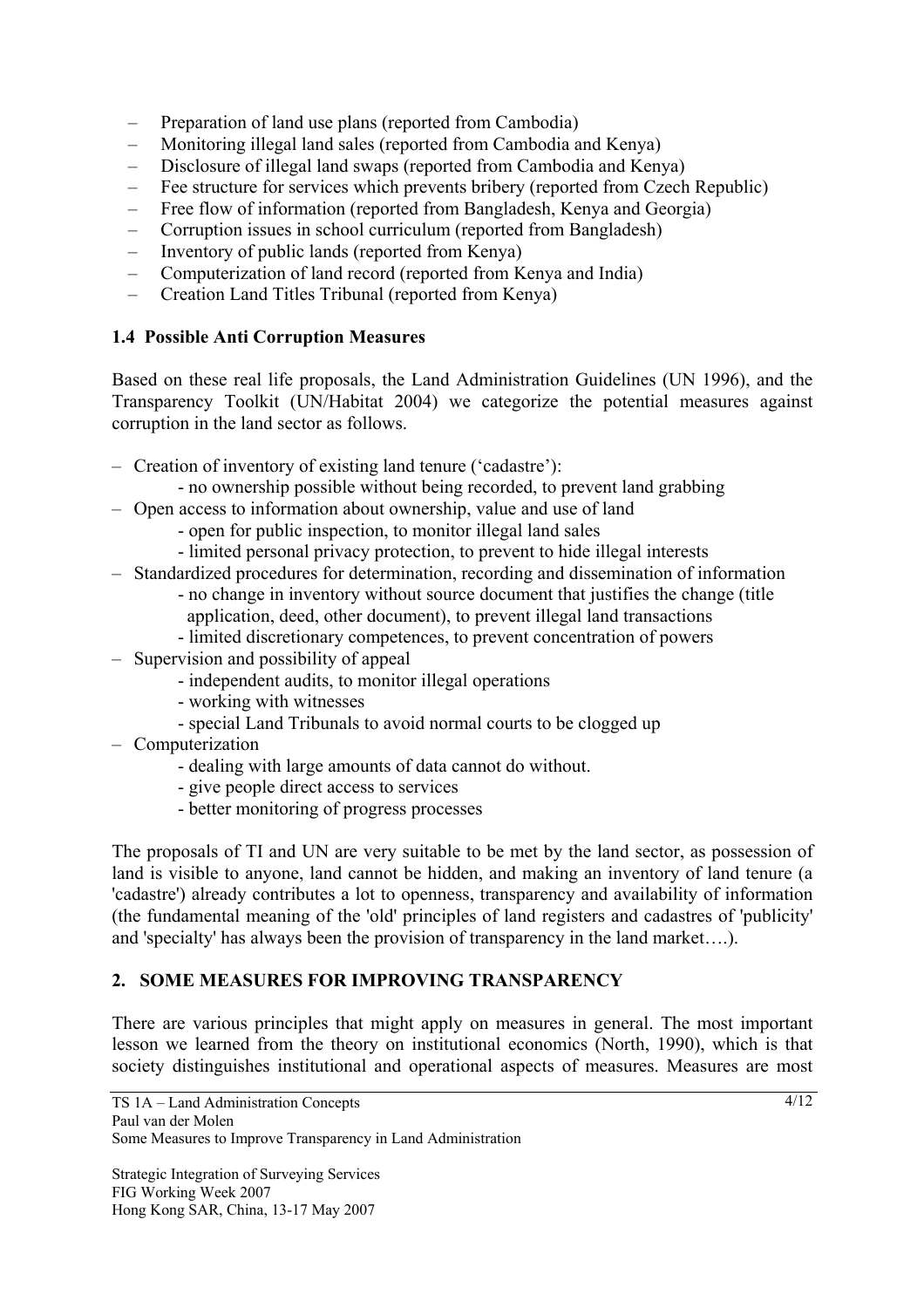effective when embedded, justified, and defined at a broader level of law and regulations on one hand, and at operational process and procedure level on the other hand. Any anticorruption measure by consequence should comprise such a two way approach. Secondly, measures in land administration should fit in a well understood context of land policy and land policy instruments for implementation, such as safeguarding land tenure security, regulating the land market, land use development and control, land reform, land taxation and management of natural resources (Van der Molen, 2003). Thirdly, anti corruption measures apply on three levels, namely society, organization, and individual. As such, measures might need a three dimensional approach:



As an example we take a measure to curb corruption in land conflict resolution.

Land Policy aspect: Formulation that a government aims at peaceful enjoyment of equal and fair access to land resources within the principle of the rule of law, participation of land policy development and openness of information principles.

Land Policy Instruments aspect: Definition of principles of conflict resolution for land tenure security, land markets, public acquisition of land, land reform etc.

Land Administration aspect: specific processes and procedures for conflict resolution mechanisms

Institutional aspect: legal framework for conflict resolution, administrative structure for courts and mediation

Operational aspects: manual for courts, land tribunals, and mediators.

Society aspects: integrity pacts,

TS 1A – Land Administration Concepts  $\overline{5/12}$ Organizational aspects: corporate integrity measures, independent accountability and auditing

Paul van der Molen

Some Measures to Improve Transparency in Land Administration

Strategic Integration of Surveying Services FIG Working Week 2007 Hong Kong SAR, China, 13-17 May 2007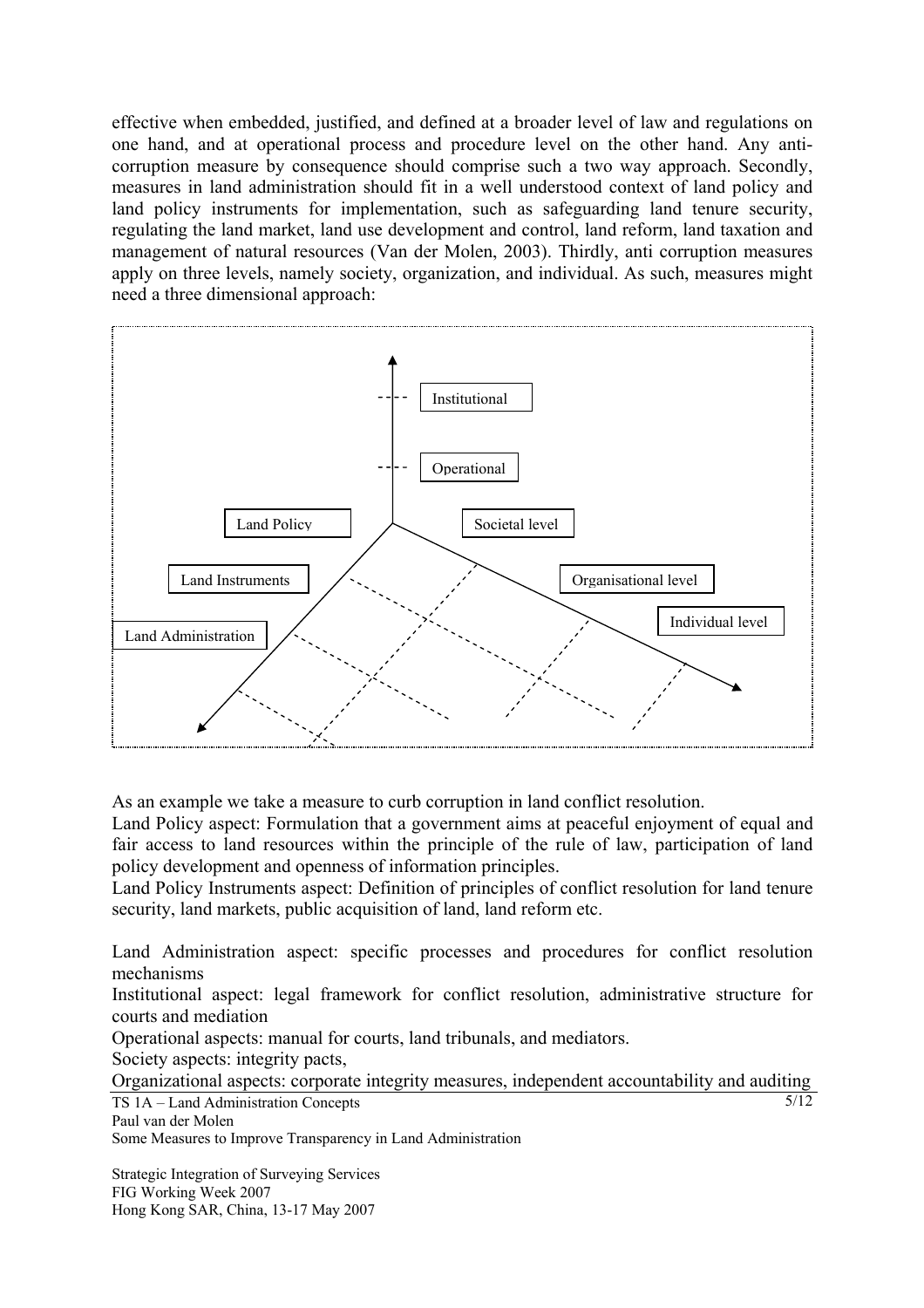Individual aspects: code of ethics for judiciary

## **2.1 Availability of Land Information**

The nature of corruption is that it is hidden. Bribery, fraud and nepotism occur in an environment of secrecy. Different from possession of a movable thing ('the one who holds a movable thing is supposed to be the owner'), ownership of an immovable thing is not determined by possession alone. This is the main rational for the existence of land registers, where rights to land and their right-holders are registered. Without some form of inventory of existing land rights (in a approach of legal pluralism) ownership of land remains hidden and untraceable, and also malpractices. Availability of land information therefore must be guaranteed and facilitated by relevant authorities, including customary chiefs. Within this context, the term 'cadastre' often has the connotation of addressing the conventional system of property rights only, while neglecting other forms of land tenure and spatial units. But why should a 'cadastre' not comprise other forms as well, because the relationship between men and land might have many forms. This is further elaborated in the so called core cadastral domain, which in discussion with UN/Habitat evolved in a 'social tenure' domain model (Augustinus, Lemmen, van Oosterom, 2006), showing the concept of land tenure as a social contract, in whatever society or community this is defined.

## **2.2 Open Access to Information about Ownership, Value and Use of Land**

Having relevant land information available, the information should not be accessible for the elites only. Transparency is best served when the public at large has the constitutional right to access the information at any time and without restrictions regarding the object of interest. Land information being open for public inspection, provides effective opportunities to monitor illegal land sales and land grabbing. The general interest is likely more important than the individual interest of right-holders, which urges to define at institutional level a limited personal privacy protection. This prevents actions to hide illegal interests in land.

## **2.3 Standardized Procedures for Determination, Recording and Dissemination of Information**

It should be impossible to change land registers and cadastres in a hidden and legally unrecognized way. No change in land inventories therefore should be impossible without source document that justifies the change (title application, deed, other document), in order to prevent illegal land transactions. The source of the occurred change in land ownership should always be traceable to who took the decisions and according to what legal prescriptions. Furthermore the current complexity of many registration procedures (se the World Doing Business Reports) creates many opportunities for bribery. Simple procedures, simple workflow management systems limit the discretionary powers of land officials. Working with witness when applying for registration might prevent asking bribes by officials. Using standards make anomalies visible, for example suspect processing times, fees, and changes.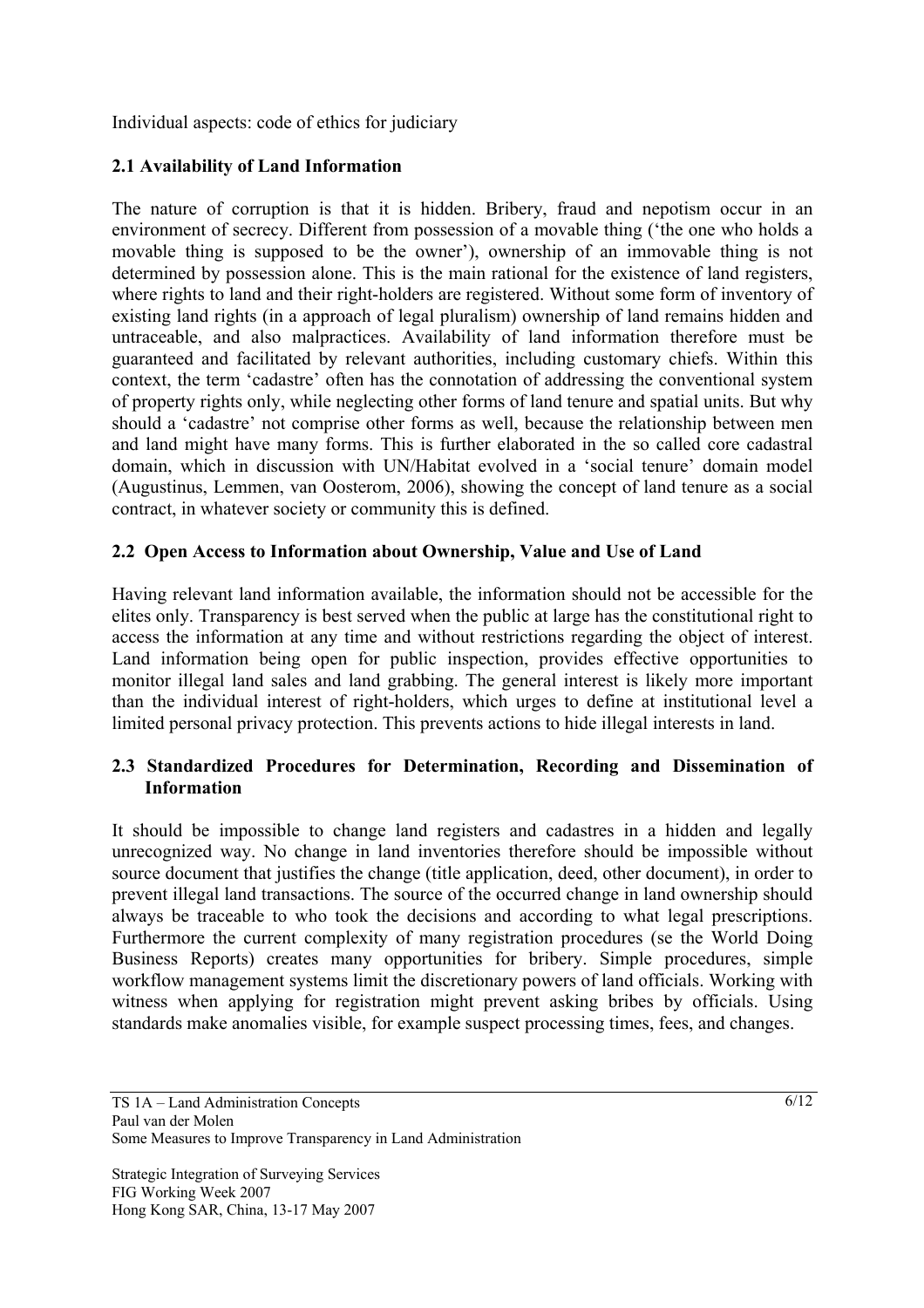### **2.4 Supervision and Possibility of Appeal**

Openness only not necessarily prevents corruption; however a system of public and corporate audits will reveal illegal manipulation of the registers. Accountability is a key issue in preventing fraud especially when codes of conduct, codes of ethics or integrity protocols link the result to the possibility of administrative and criminal sanctions. Independent supervision of actions by registration officials will do the same. In Zambia analysis of the land delivery process lead to numerous (27!) recommendations to curb 'white collar malpractices' by redesigning work processes, redefining roles of officials and openness (Mwanza, 2004).

Open procedures for appeal should be available for anyone, which might lead to investigations when malpractices are assumed.

#### **2.5 Computerization**

Availability and access to data, especially in land systems where large amounts of data are involved, is hardly possible without use of ICT. Of course analogue systems are 'contentwise' not worse than automated ones (say 10 years ago all land administration systems world wide were maintained manually) , but nowadays the benefits of automation are proven. Reducing land officials' operations, reducing direct contacts between officials and customers, guaranteeing easy access, and monitoring of processes become possible, and improve transparency.

The aim of the property rights registration system in Georgia was the establishment of a corruption free, transparent and secure system of land registry in the country, through a balanced framework of institutional, legal, administrative, financial and technological reform. Some practical examples of anti-corruption measures are the establishment of a National Agency of Public Registry while land management and land administration functions were split to avoid any undesirable interference, a flexible fee structure allowing for accelerated registration, better salaries for staff, a hot line for auditing, the creation of a front and back office to avoid direct dealings of clients with staff, system integration to avoid any confusion about data, online services, and better auditing and internal control (Dabrundashvili, 2006 Computerization of land records under the project 'Bhoomi' in Karnataka India proves to increase efficiency, shorten delay and curb corruption. (New Indian Press, 2001) This is in line with the recommendations of (TI, 2005b) that suggests (1) use of technology,

(2) reducing the role of the 'deed writer', (3) re-forming stamp paper, (4) improvement of public dealing, (5) citizen's charter, (6) independent complaint redressal cell (TI, 2005b). The report describes the situation prior and after 'Bhoomi' confirming the above mentioned result of the project.

That computerization alone might not curb corruption shows (De, 2006) who reports on officials in 'Bhoomi' asking bribes to correct mistakes, which they introduced in the databases themselves.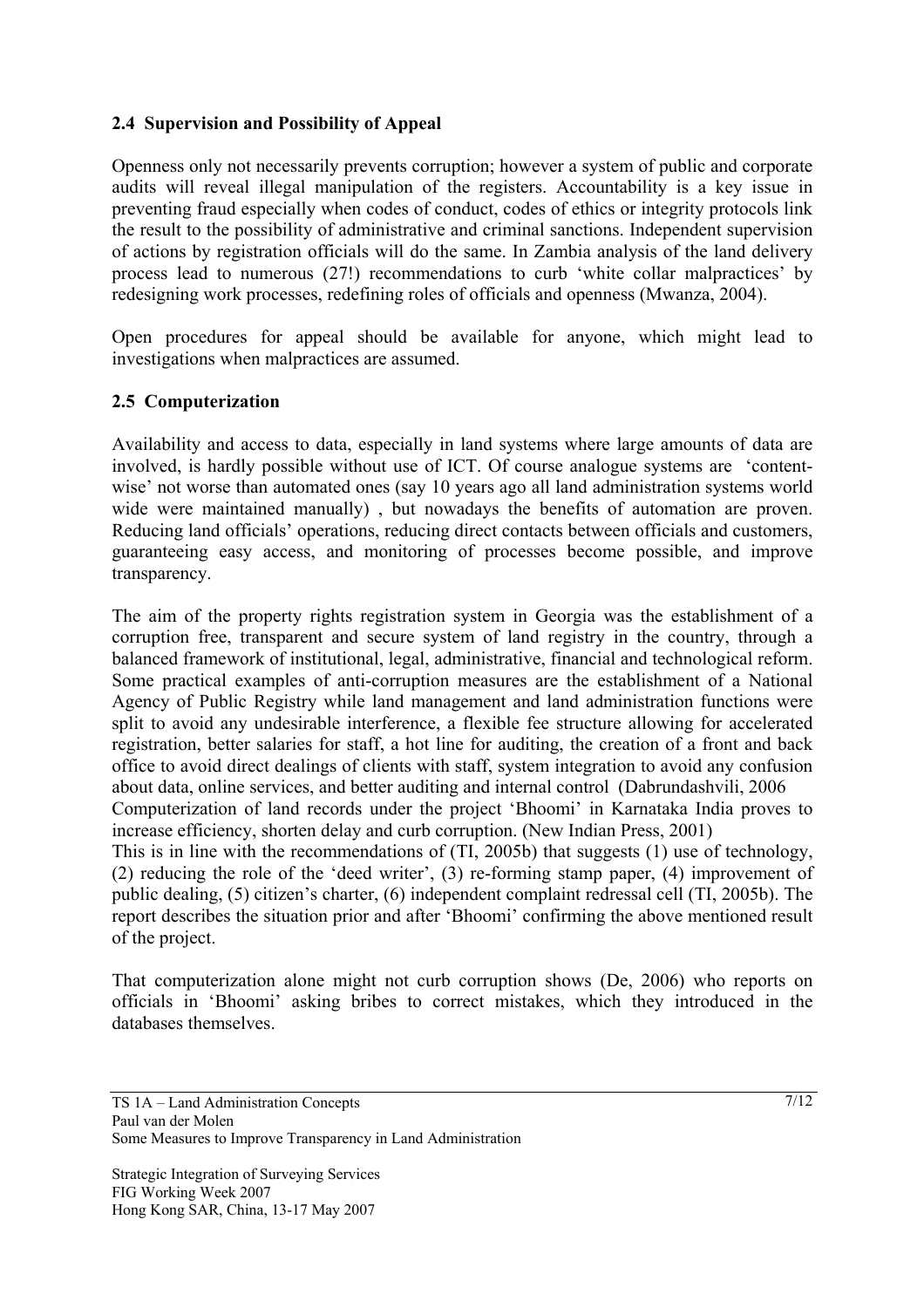## **3. CAPACITY DEVELOPMENT ON CORRUPTION ISSUES**

A relevant question now is, what caapcity development on the issue is curently available world wide. As far as we could identify, the majority of anti-corruption and transparency programs are offered by international organisations and a few universities. It must be said that many programs are delivered in partnerships, where the international organisations work together with individual institutions take care of the actual education. We summarize our findings from a web-search done in January 2007.

### **OECD**

Regarding capacity development on corruption in general, the OECD has a certain track record in the Asian Pacific in the framework of the ADB/OECD Anti Corruption Initiative for Asia-Pacific. Capacity building and information exchange are the two central means of this Initiative. It holds training seminars in the region. The first seminar (2004) addressed the effective prosecution of corruption, the second (2004) curbing corruption in public procurement, the third (2005) meeting international anti-corruption standards, and the fourth (2006) denying safe heaven to corruption and its assets. Additionally the Initiative organised a seminar on corruption prevention in Tsunami relief operations

#### **APEC**

The Asia-Pacific Economic Cooperation APEC, develops a series of anti-corruption and transparency workshops and training programmes. These programmes might include areas dealing with investigatory and prosecution techniques, judicial reform, anti-moneylaundering, asset forfeiture and recovery, and standards.

#### **UNDP**

The UNDP definition of capacity and capacity development are often cited. 'Capacity' is defined as 'the ability of individuals, organisations and societies to perform functions, solve problems, and set and achieve goals. 'Capacity development' entails 'the sustainable creation, utilization, and retention of that capacity, in order to reduce poverty, enhance self reliance and improve people's lives'. UNDP is devoted to capacity development through e.g. the 'Capacity 2015' learning network.

### **World Bank**

The World Bank supports capacity development through its World Bank Institute., in a recognition that the safeguarding of the World Bank's programmes are sustainable. WBI's Global Governance Program supports the Bank's governance and anti-corruption agenda, hosting –in 2006- more than 900 initiatives of various nature, while channelling many of these activities via the Global Development Learning Network (GDLN). The WBI's learning programs cover a number of sectors and themes. Each program designs and delivers curses, seminars, policy consultations and other events that cover issues like governance and anticorruption, business ethics, urban and local government etc.

#### **Commonwealth**

The Commonwealth Fund for Technical Cooperation organises some conferences, workshops and training courses for Commonwealth countries. Examples of the training courses are a two-week-course on 'combating corruption and enhancing the integrity of judiciaries in the SACD region' (Mauritius 2004), a two-week-course 'improving governance and beating corruption' (Singapore 2005), and a two-week-course on 'better governance –- managing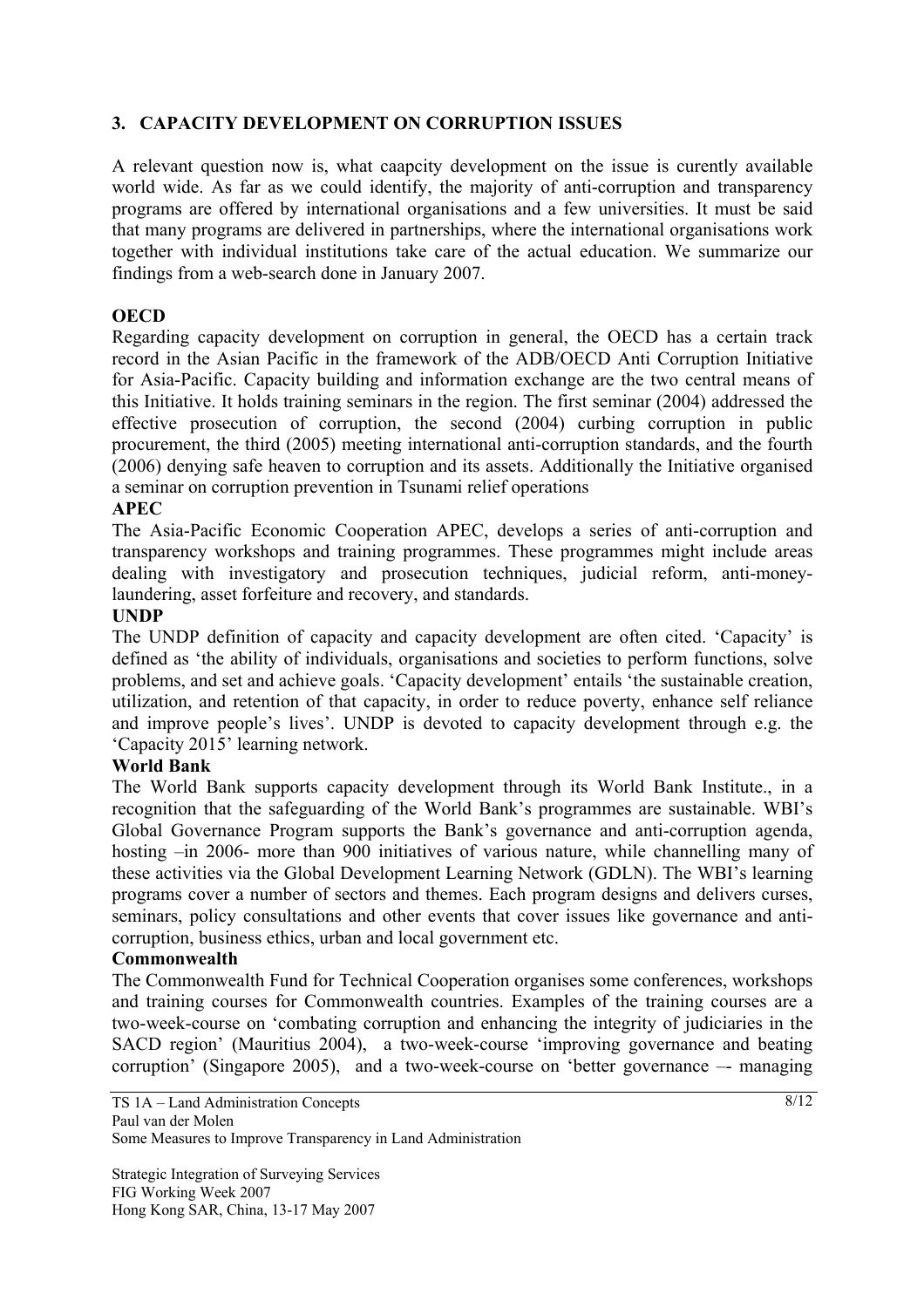corruption' again in Singapore (2006), because 'Singapore's experience in fighting corruption and promoting good governance is a model for study by senior officials involved in anti-corruption activities from all over the Commonwealth'.

## **PAI**

Public Administration International is an advisory group which is part of the United Kingdom Public Administration Consortium (UKPAC), a group of public and private organisations that forms the UK's National Section of the International Institute of Administrative Sciences (IIAS). PAI offers a set of study programs, of which one regards a two-week-course on 'trust in government, promoting ethics, integrity, and professional standards in public services'. Also tailor made programs are possible, such as 'democracy, transparency and accountability', held in Nigeria, and 'openness and transparency' in Turkey.

## **UNPAN**

The United Nations Online Network in Public Administration and Finance delivers capacity building and cooperation regarding effective public administration and efficient civil services. No specific courses on corruption are delivered.

## **UN/FAO**

FAO does not pursue specific capacity development activities on corruption and transparency.

## **UN/Habitat**

The Training and Capacity Building Branch assists local authorities and civil society, organisations to build core skills in competencies in various areas including leadership, financial management, local economic development, participatory planning and conflict management, by developing tools and delivering training and strategic workshops. Some are related to governance and transparency issues (e.g. transparency in local governance). UN/Habitat currently is developing training programs on 'building trust in land administration', together with ITC, UCLAS, KNUST and Polytechnic Namibia.

### **NORAD**

The Norwegian Agency for Development Cooperation's new strategy is to focus on governance and anti-corruption. It created a special 'unit for governance and anti-corruption', offering courses on anti-corruption methodology, mainly for own staff (also local).

### **IMF**

The IMF Institute offers courses and training programs in Washington and in six IMFoverseas regional institutes and through distance learning programs. The IMFI focuses mainly on financial programming, financial policies and statistic, however some attention is on corruption e.g. IMF-symposium in 2006 on 'integrity supervision of financial sector firms and markets'. In cooperation with the Global Organisations of Parliamentarians against Corruption IMF participates in workshops ad training courses.

## **TI**

Transparency International works together with partners in delivering education on corruption matters, of which several are mentioned in this overview. Its role is providing course ware, and lecturers. The Water sector attracted special attention, through the Water Integrity Network, where capacity building is a substantial element (O'Leary, 2006).

### **U4**

The Utstein Group consists of the international development ministries of UK, Norway, Sweden, the Netherlands, Germany and Canada. The Group leads a web-based anti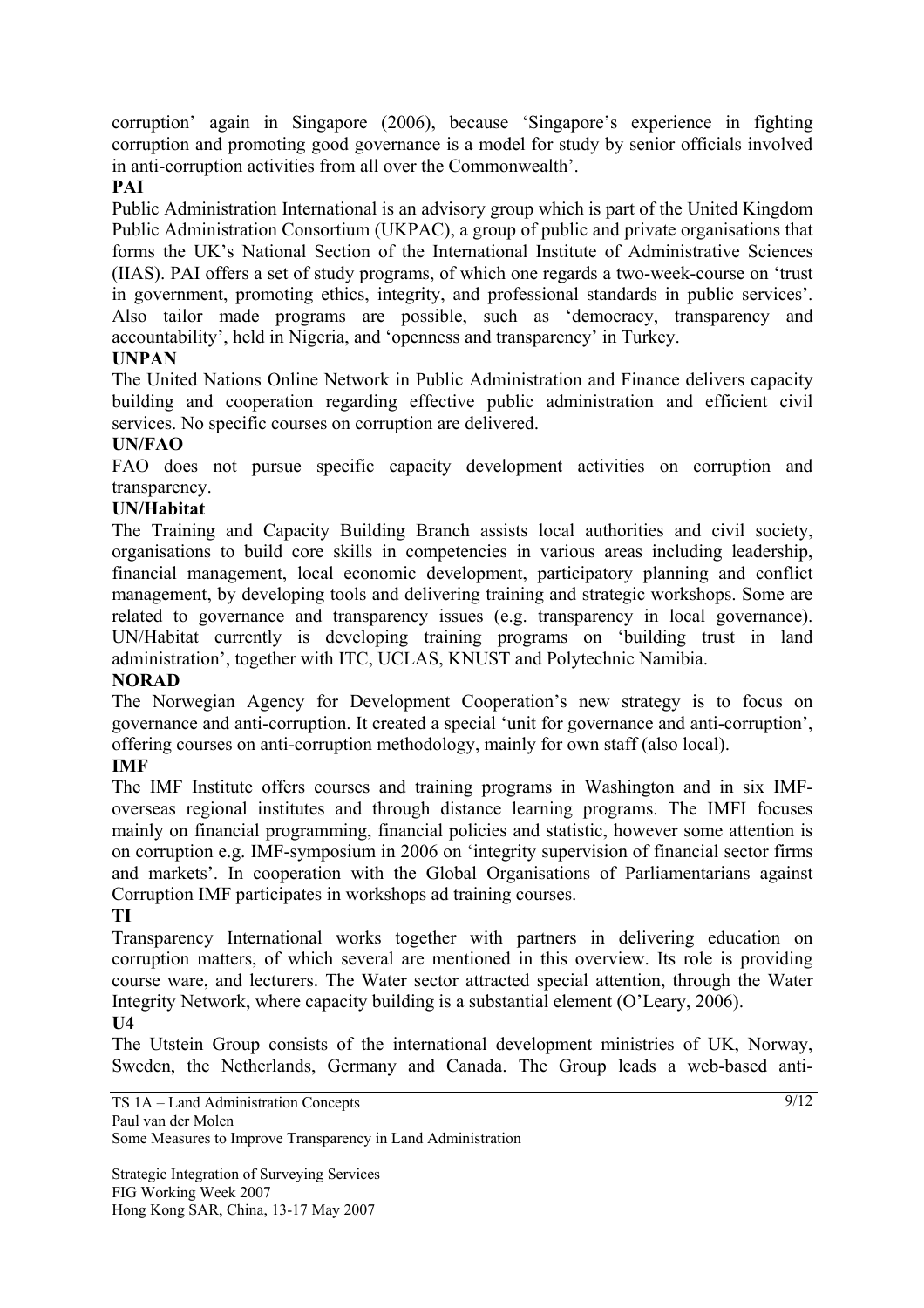corruption resource centre, maintained by the Michelsen Institute in Bergen (N), The Centre offers anti-corruption training for own staff and invited partners. There are several online courses on the 'essentials of corruption', during 6 weeks. Also in-country courses are organised. In 2007 such courses are intended to deliver in Pakistan, Georgia and Tanzania. **ILC** 

The International Land Coalition pursues a knowledge program, providing lot of activities for collective empowerment. Corruption issues are not separately addresses, but are included is some programs.

### **USAID**

USAID supports various anti-corruption training programs, such a delivered by the Kazakhstan Anti-corruption Centre, in the form of a university-level course which consists of a series of 12 lectures, group games and student presentations. For Asia –says USAID- this is the only anti-corruption course at present.

### **University of Passau (Germany)**

This university delivers a one-week-course on 'the economics of corruption', consisting of lectures, workshops and training, targeted at anti-corruption policy makers and practitioners. Subjects at stake are the UN Convention, the design of criminal codes, corporate liability, blacklisting, whistle-blower protection, and ombudsmen.

### **Australian National University ANU**

The Crawford School offers a one-week-course on 'effective models for corruption control', targeted at anti-corruption practitioners. The approach is based on the Singapore Corrupt Practices Investigation Bureau. Another course regards 'corruption and anti-corruption'.

#### **University of Birmingham**

The International Development Department (IDD) delivers a full time short course on 'governance, ethics and anti-corruption reforms', focusing on the improvement of governance through control and prevent corruption and other unethical practices.

## **4. CONCLUSIONS AND RECOMMENDATIONS**

Combating corruption in the land sector, most likely cannot be successful as an isolated action. Is should be part of a national integrity system as proposed by Transparency International (TI, 2001), as various general national anti-corruption measures directly might be applicable at the land sector such as:

- Complaints and ombudsman office
- Independent audit function
- Independent anti corruption agencies
- Disclosure of income and assets
- Ethics training

For the land sector some specific measures might apply

- Land information should be available
- Guaranteed open access to all information
- Accountable processes
- Supervision and appeal.
- Computerization

#### TS 1A – Land Administration Concepts Paul van der Molen Some Measures to Improve Transparency in Land Administration

Strategic Integration of Surveying Services FIG Working Week 2007 Hong Kong SAR, China, 13-17 May 2007

 $10/12$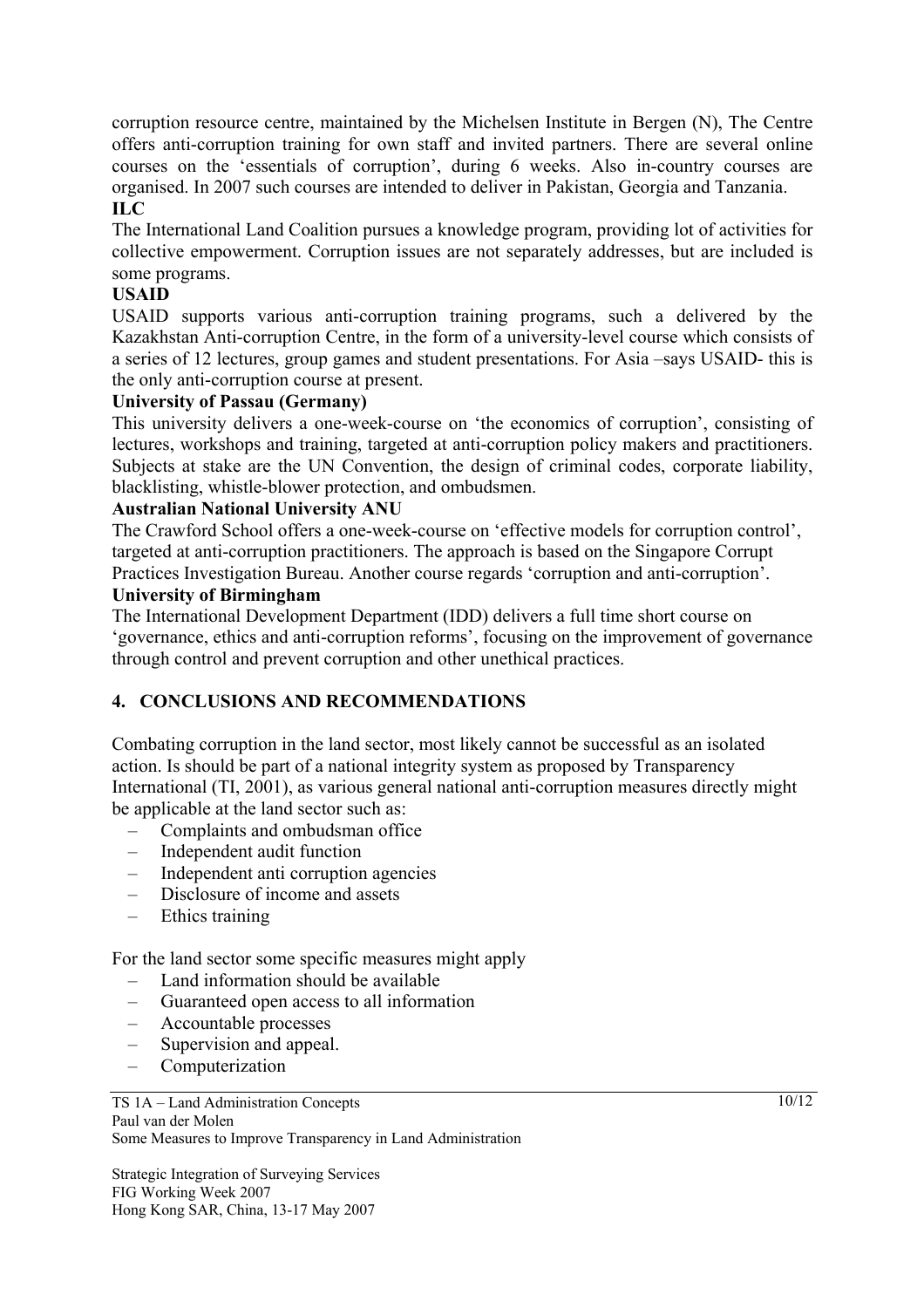Capacity Development in land management and land administration can be found all over the world, although not as wide spread as education in law, social sciences, natural science, and technology. Specific land management and land administration modules might be delivered as standard or elective modules within those broader educational fields.

International organisations appear to be involved in quite a few training courses and seminars on anti-corruption world wide, although not so much regarding the land sector.

Our conclusion is that transparency, integrity, anti-corruption in the land sector needs more attention. Diagnostic tools, which exist in e.g. the World Bank, might be expanded to the land sector, as tools and guidelines on transparency published by e.g. UN/Habitat. Possible measures should be tested in real life situations.

#### **REFERENCES**

- Augstinus, C, Lemmen C.H.F., van Oosterom, P., 2006, Social Tenure Domain Model, FIG Accra
- Dabrundashvili, T, 2006, PP with title 'Property Rights Registration System Reform for the Good Governance', FAO Rome
- De, R, 2006, Evaluation of e-governmenr systems, in Wimmer et al, EGOV 2005, Springer Verlag
- Makathimo, M., 2004, Prevention of corruption in land matters, The Land and Property Digest No 2 March 2004
- Mwanza, A.R., 2004, White collar malpractices in cadastral surveying and their effects on secure land tenure and sustainable development, FIG Article of the Month April 2004
- Mwathane, I.N., 2004, Repossession of grabbed public land and reclaiming land reserved for bypass and link roads, The Land and Property Digest No 2 March 2004
- New Indian Press, 2001, 'Computerization of land records: corruption will soon be history', New Indian Press 14 June 2001
- North, D.C., 1990, Institutions, Institutional Change, and Economic Performance, Cambridge University Press
- Ndungu, P.N., 2006, Tackling Land Related Corruption in Kenya, World Bank Washington
- OECD, 2000, Building Public Trust; ethics measures in OECD countries, PUMA Policy Brief No 7 (September 2000)
- Rajasekhar, P.V., 2005, Bhoomi: an e-coveyancing solution for secure land tenure, UN/FIG Bangkok
- TI, 2001b, The National Integrity System: Concept and Practice, Berlin
- TI, 2005b, India Corruption Study 2005, Transparency International India August 2005
- Tahiliani, R.H., 2005, India Corruption Survey Report, TI/Centre for Media Studies 2005
- UNDP, 1998, Integrity Improvement Initiatives in Developing Countries, UNDP/OECD 1998
- UN/Habitat and TI, 2004, Tools to support Transparency in Local Governance, Urban
- Governance Toolkit Series, Nairobi Kenya UN/ECE, 1996 Working Party on Land Administration, Land Administration Guidelines,
	- New York, Geneva
- UNU, 2006, Integrity is the missing link in good governance', UNU Update March 2006